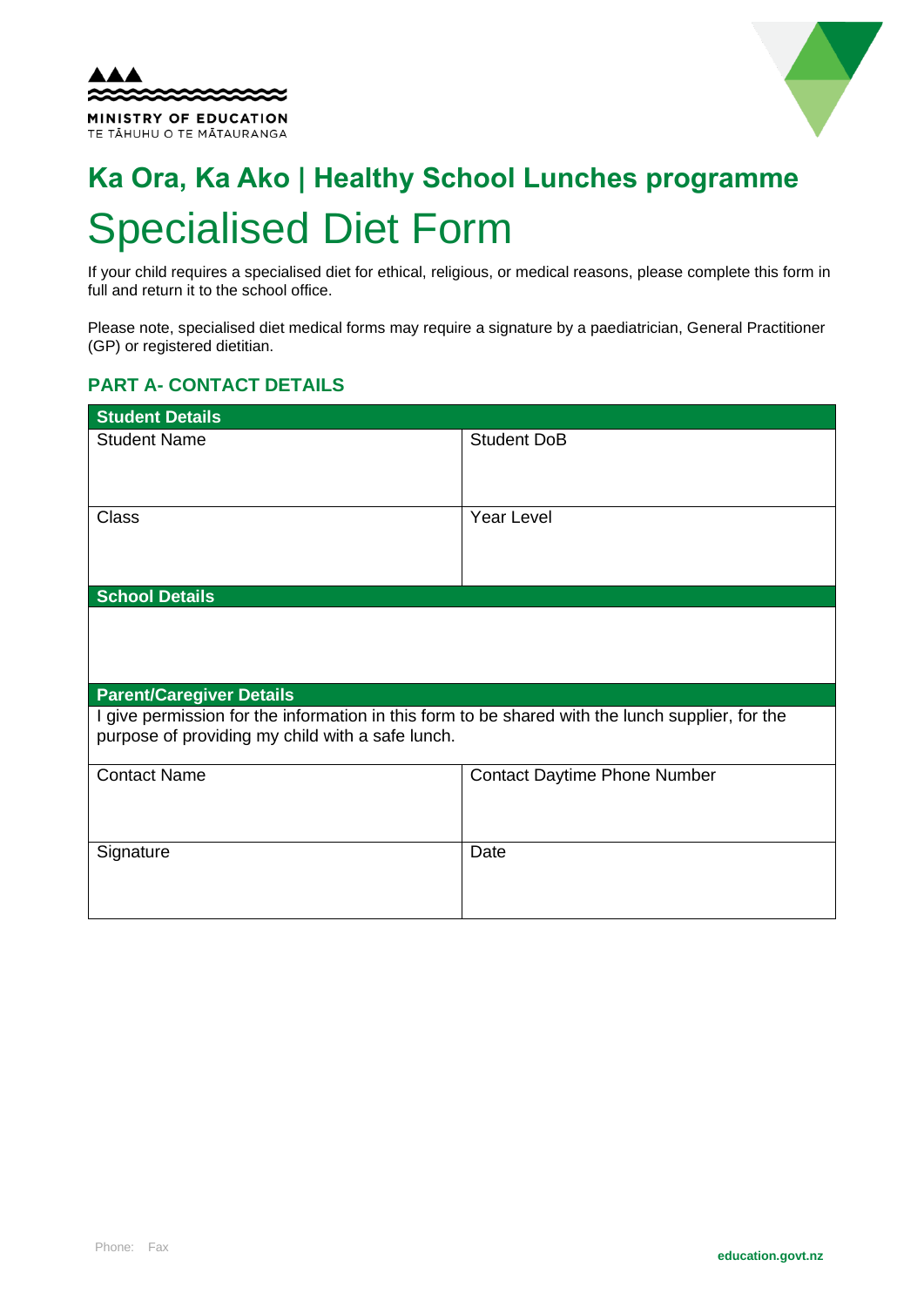#### **PART B- RELIGIOUS, CULTURAL OR VEGETARIAN/VEGAN DIET REQUIREMENT**

| Cultural, religious, or ethical diet (e.g. vegetarian or vegan diet) |                           |  |
|----------------------------------------------------------------------|---------------------------|--|
| Please specify the type of diet required:                            | Reason:                   |  |
|                                                                      | Cultural $\square$        |  |
|                                                                      | Religious $\square$       |  |
|                                                                      | Ethical $\square$         |  |
| List foods to be avoided:                                            | List of substitute foods: |  |
|                                                                      |                           |  |
|                                                                      |                           |  |
|                                                                      |                           |  |
|                                                                      |                           |  |
| Other relevant information:                                          |                           |  |
|                                                                      |                           |  |
|                                                                      |                           |  |
|                                                                      |                           |  |

### **PART C - MEDICALLY PRESCRIBED DIET REQUIREMENT**

Please indicate the type of medical condition the specialised diet is to be provided for (please tick all boxes that apply).

| <b>Allergy</b>                                                               |                               |  |
|------------------------------------------------------------------------------|-------------------------------|--|
| Peanut $\square$                                                             | Soy $\Box$<br>$\bullet$       |  |
| Tree nut (please specify which tree nuts<br>below) $\square$                 | Fish $\Box$<br>$\bullet$      |  |
|                                                                              | Shellfish $\square$           |  |
| Dairy/Milk Products □                                                        | Sesame $\square$              |  |
| Wheat $\square$                                                              | Kiwifruit $\Box$<br>$\bullet$ |  |
| Egg $\Box$                                                                   |                               |  |
| Other (Please Specify) $\Box$                                                |                               |  |
|                                                                              |                               |  |
| No <sub>1</sub><br>Does your child require an epi pen? Yes $\square$         |                               |  |
| No <sub>1</sub><br>Does your child know how to use an epi pen? Yes $\square$ |                               |  |
|                                                                              |                               |  |
|                                                                              |                               |  |
|                                                                              |                               |  |